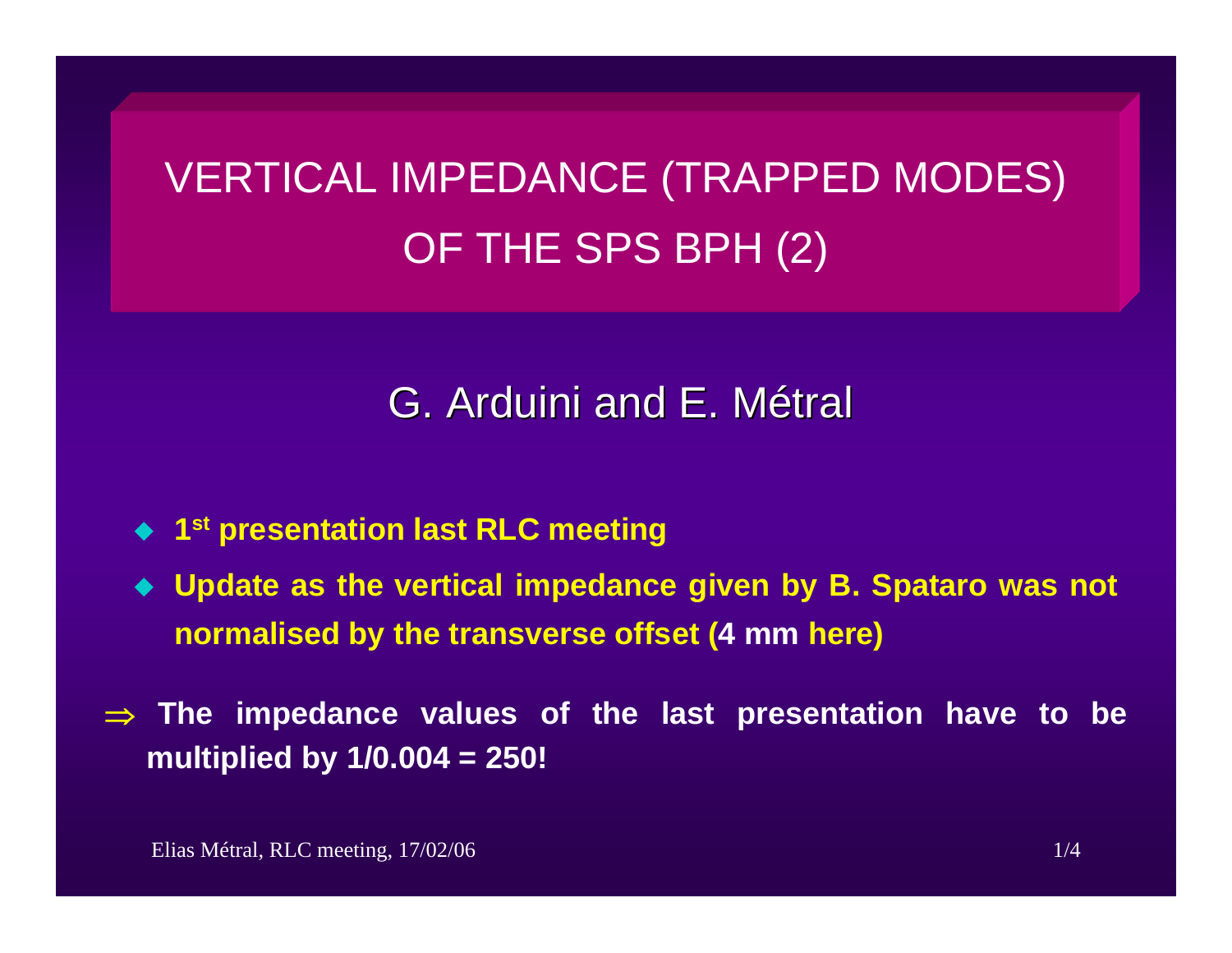### **TMCI intensity threshold (1/2)**

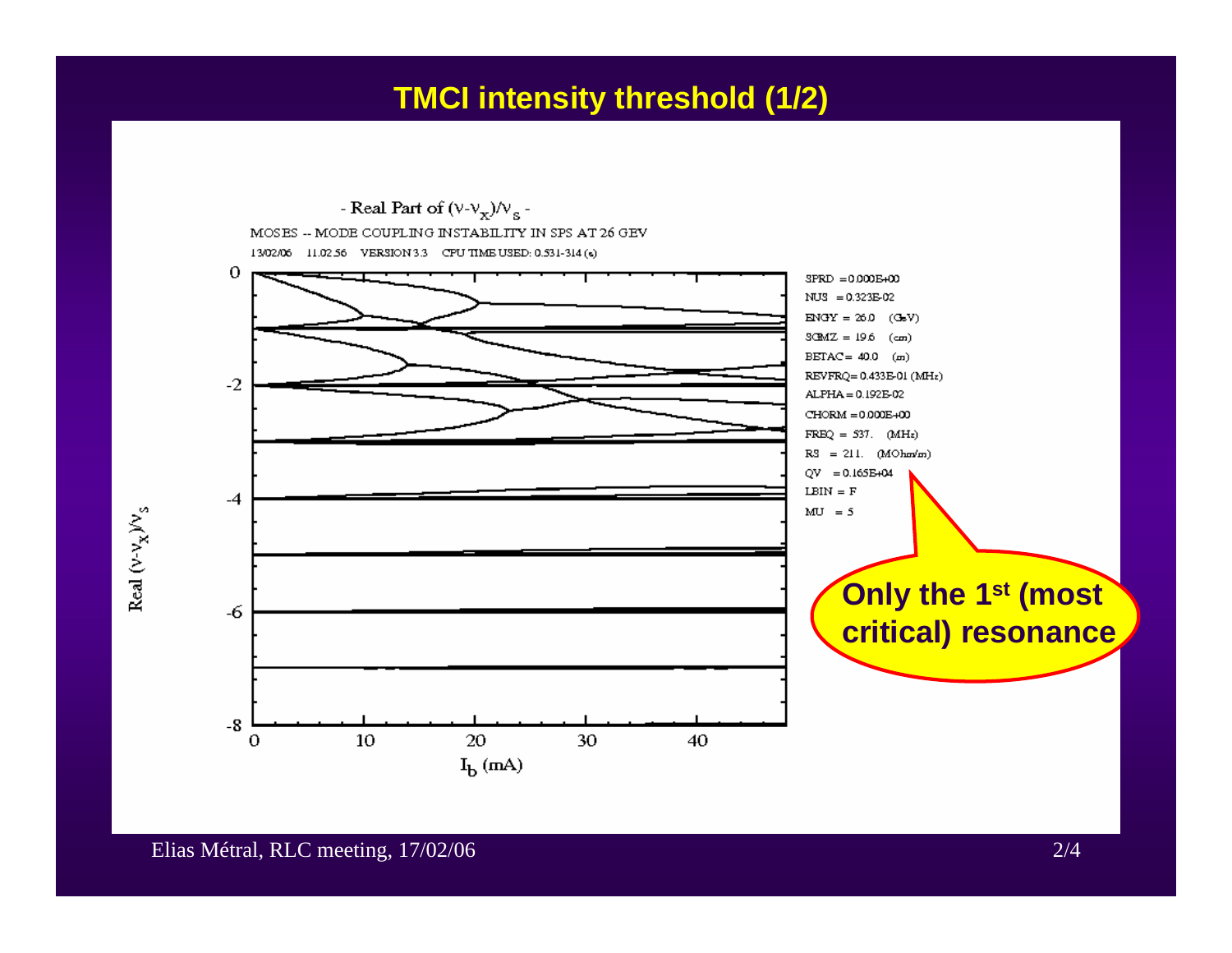#### **TMCI intensity threshold (2/2)**